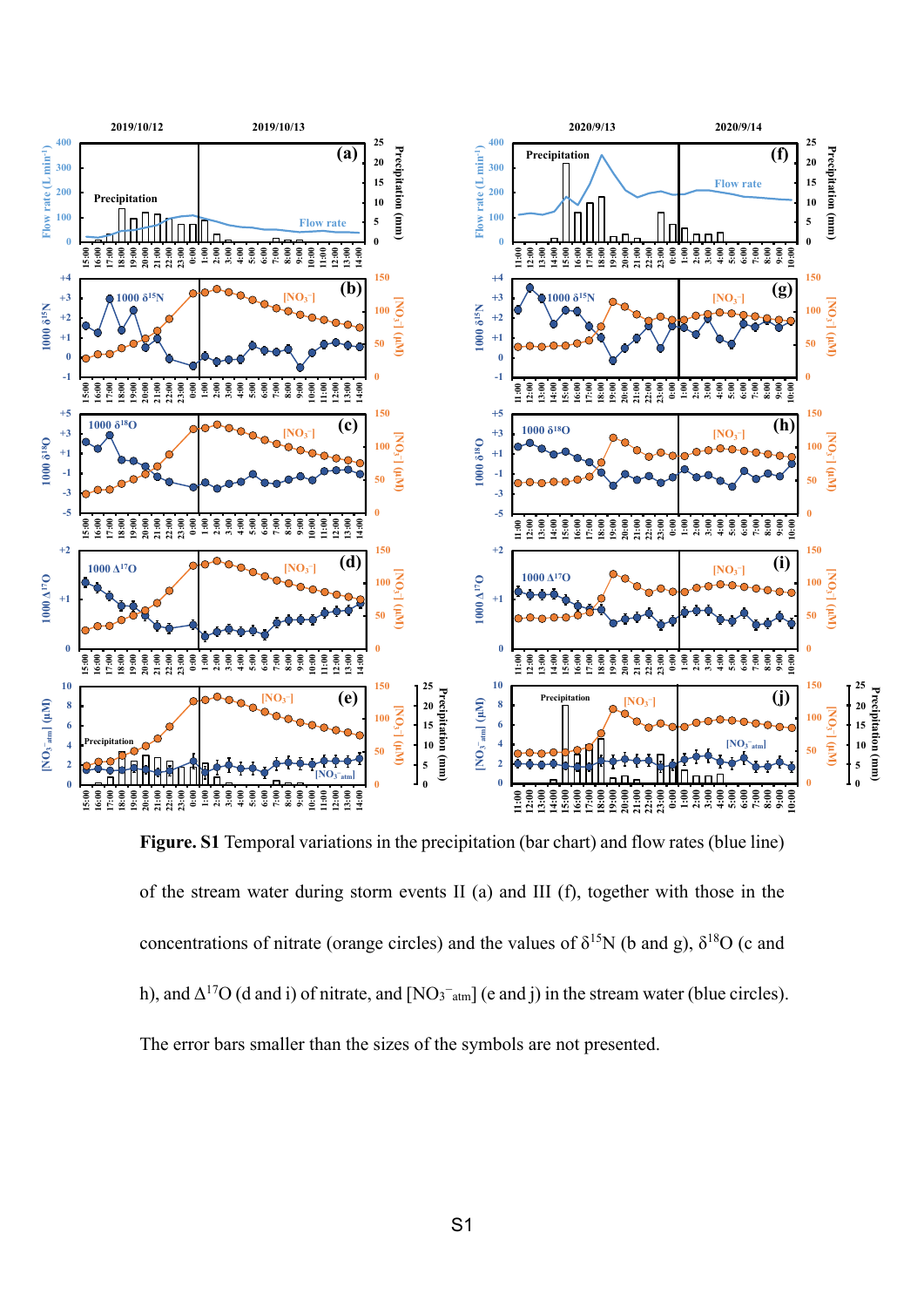|            | Flow rate | $\delta^{15}N(NO_3^-)$<br>$NO3-$ |         | $\delta^{18}O(NO_3^-)$ | $\Delta^{17}O(NO_3^-)$ |
|------------|-----------|----------------------------------|---------|------------------------|------------------------|
|            | L/min     | $\mu$ M                          | $/10^3$ | $/10^3$                | $/10^3$                |
| 2017/5/31  | 61.4      | 39.9                             | $+2.96$ | $+0.55$                | $+1.59$                |
| 2017/6/30  | 56.0      | 38.2                             | $+4.54$ | $+3.25$                | $+1.80$                |
| 2017/7/31  | 83.9      | 47.1                             | $+1.79$ | $+1.99$                | $+2.11$                |
| 2017/8/31  | 114.2     | 58.4                             | $+5.43$ | $+2.11$                | $+1.48$                |
| 2017/9/29  | 89.7      | 47.1                             | $+0.72$ | $+0.02$                | $+1.21$                |
| 2017/10/31 | 86.8      | 56.6                             | $+2.45$ | $+0.79$                | $+1.10$                |
| 2017/11/30 | 136.7     | 74.0                             | $+1.98$ | $+0.41$                | $+0.45$                |
| 2017/12/28 | 180.9     | 59.5                             | $+2.51$ | $+1.70$                | $+1.34$                |
| 2018/2/5   | 161.8     | 43.8                             |         |                        |                        |
| 2018/2/28  | 952.2     | 45.4                             | $+2.87$ | $+2.59$                | $+1.14$                |
| 2018/3/30  | 140.0     | 48.2                             | $+0.06$ | $+1.04$                | $+1.45$                |
| 2018/4/27  | 126.9     | 43.5                             | $+1.19$ | $+1.10$                | $+1.20$                |
| 2018/5/31  | 104.8     | 42.3                             | $+1.23$ | $+0.88$                | $+1.38$                |
| 2018/6/29  | 83.9      | 38.7                             | $+1.75$ | $+1.32$                | $+1.44$                |
| 2018/7/30  | 53.4      | 35.7                             | $+5.91$ | $+4.14$                | $+1.49$                |
| 2018/8/31  | 216.9     | 129.3                            | $+1.76$ | $-1.90$                | $+0.36$                |
| 2018/9/28  | 75.2      | 51.3                             | $+3.19$ | $+0.94$                | $+0.90$                |
| 2018/10/31 | 86.8      | 62.6                             | $+1.62$ | $-0.31$                | $+0.73$                |
| 2018/11/30 | 72.4      | 54.3                             | $+1.17$ | $+0.76$                | $+0.91$                |
| 2018/12/28 | 111.0     | 70.0                             | $+2.17$ | $+0.61$                | $+1.17$                |
| 2019/1/31  | 117.3     | 62.4                             | $+1.27$ | $+7.71$                | $+2.73$                |
| 2019/2/28  | 92.7      | 56.1                             | $+2.89$ | $+2.53$                | $+1.50$                |
| 2019/3/29  | 72.4      | 48.3                             | $+1.56$ | $+2.54$                | $+1.62$                |
| 2019/4/25  | 98.7      | 43.1                             | $+1.01$ | $+1.47$                | $+1.35$                |
| 2019/5/31  | 71.0      | 40.4                             | $+0.72$ | $+0.91$                | $+1.13$                |
| 2019/6/28  | 73.2      | 41.1                             | $+1.11$ | $+0.52$                | $+1.10$                |
| 2019/7/31  | 61.6      | 39.5                             | $+1.55$ | $+0.66$                | $+1.06$                |
| 2019/8/30  | 66.0      | 44.9                             | $+2.07$ | $-0.13$                | $+0.91$                |
| 2019/9/30  | 28.0      | 37.9                             | $+1.65$ | $+1.56$                | $+1.36$                |
| 2019/10/31 | 32.6      | 50.4                             | $+1.04$ | $+0.19$                | $+0.92$                |
| 2019/11/29 | 45.0      | 67.1                             | $+1.08$ | $-0.31$                | $+0.71$                |
| 2019/12/27 | 62.9      | 79.0                             | $+0.65$ | $-0.39$                | $+0.45$                |
| 2020/1/31  | 61.8      | 56.5                             | $+0.73$ | $-0.20$                | $+0.71$                |
| 2020/2/28  | 65.5      | 69.5                             | $+0.76$ | $+0.32$                | $+0.98$                |
| 2020/3/31  | 71.1      | 62.6                             | $+0.74$ | $+0.14$                | $+0.62$                |

Table S1. Flow rates, concentrations, and isotopic compositions of stream nitrate during

-No sample

routine observation.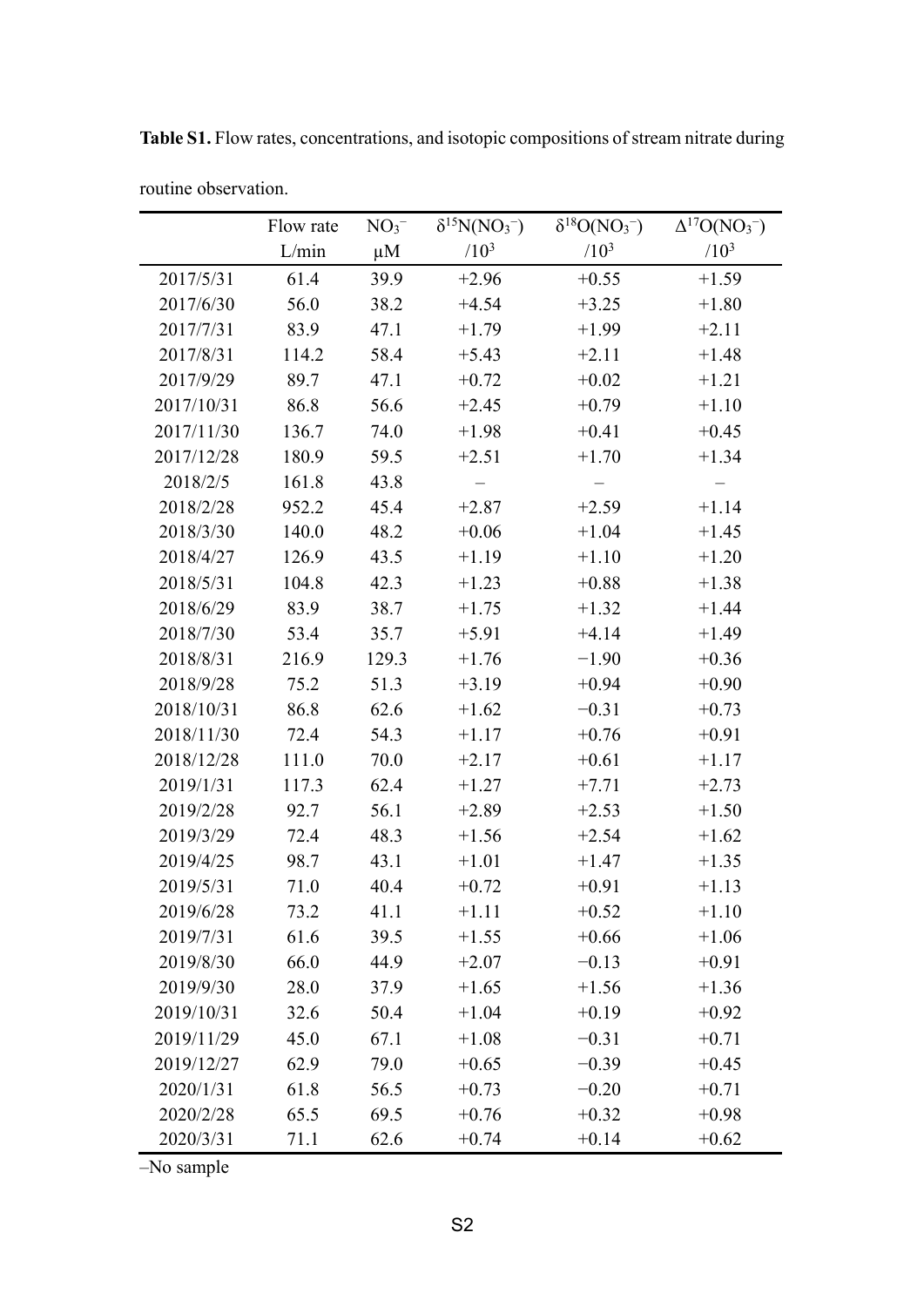|       | Flow rate | Precipitation    | $NO3-$  | $\delta^{15}N(NO_3^-)$ | $\delta^{18}O(NO_3^-)$ | $\Delta^{17}O(NO_3^-)$ |
|-------|-----------|------------------|---------|------------------------|------------------------|------------------------|
|       | L/min     | $\rm mm$         | $\mu$ M | $/10^{3}$              | $/10^{3}$              | $/10^{3}$              |
| 16:00 | 64.1      | $\overline{0}$   | 24.7    | $+2.32$                | $+2.17$                | $+1.33$                |
| 17:00 | 64.1      | $\boldsymbol{0}$ | 29.2    | $+1.79$                | $+2.82$                | $+1.25$                |
| 18:00 | 64.1      | $\boldsymbol{0}$ | 34.5    | $+1.35$                | $+2.14$                | $+1.25$                |
| 19:00 | 64.1      | $\boldsymbol{0}$ | 33.7    | $+2.00$                | $+2.40$                | $+1.60$                |
| 20:00 | 64.1      | $\boldsymbol{0}$ | 32.5    | $+2.52$                | $+1.63$                | $+1.41$                |
| 21:00 | 64.1      | $\boldsymbol{0}$ | 32.7    | $+2.33$                | $+2.47$                | $+1.07$                |
| 22:00 | 61.4      | $\boldsymbol{0}$ | 32.5    | $+2.33$                | $+2.47$                | $+0.93$                |
| 23:00 | 61.4      | $\boldsymbol{0}$ | 32.5    | $+2.27$                | $+2.65$                | $+1.25$                |
| 0:00  | 58.7      | $\boldsymbol{0}$ | 32.7    | $+2.08$                | $+2.26$                | $+1.21$                |
| 1:00  | 61.4      | $\boldsymbol{0}$ | 32.3    | $+2.28$                | $+3.11$                | $+1.52$                |
| 2:00  | 64.1      | $\mathbf{1}$     | 31.9    | $+1.92$                | $+1.99$                | $+1.60$                |
| 3:00  | 72.4      | $\overline{3}$   | 33.7    | $+1.24$                | $+1.24$                | $+1.17$                |
| 4:00  | 83.9      | 11               | 37.2    | $+1.42$                | $+0.16$                | $+1.42$                |
| 5:00  | 198.7     | 12               | 75.8    | $+0.21$                | $-2.02$                | $+0.64$                |
| 6:00  | 281.4     | 20               | 122.6   | $+0.00$                | $-3.34$                | $+0.31$                |
| 7:00  | 209.6     | 2.5              | 110.6   | $-0.13$                | $-3.34$                | $+0.32$                |
| 8:00  | 153.3     | 0.5              | 88.9    | $+0.91$                | $-2.34$                | $+0.50$                |
| 9:00  | 120.5     | 0.5              | 74.4    | $+0.91$                | $-2.04$                | $+0.69$                |
| 10:00 | 104.8     | $\mathbf{1}$     | 66.9    | $+1.34$                | $-1.19$                | $+0.52$                |
| 11:00 | 228.0     | 10               | 97.9    | $+0.29$                | $-1.30$                | $+0.74$                |
| 12:00 | 167.0     | $\boldsymbol{0}$ | 97.3    | $+0.64$                | $-1.91$                | $+0.51$                |
| 13:00 | 133.4     | $\boldsymbol{0}$ | 86.7    | $+0.79$                | $-2.18$                | $+0.47$                |
| 14:00 | 111.0     | $\boldsymbol{0}$ | 76.6    | $+0.86$                | $-1.81$                | $+0.51$                |
| 15:00 | 92.7      | $\boldsymbol{0}$ | 69.3    | $+1.36$                | $-1.42$                | $+0.52$                |

Table S2. Flow rates, precipitations, concentrations, and isotopic compositions of stream nitrate during storm event I (2019/8/22).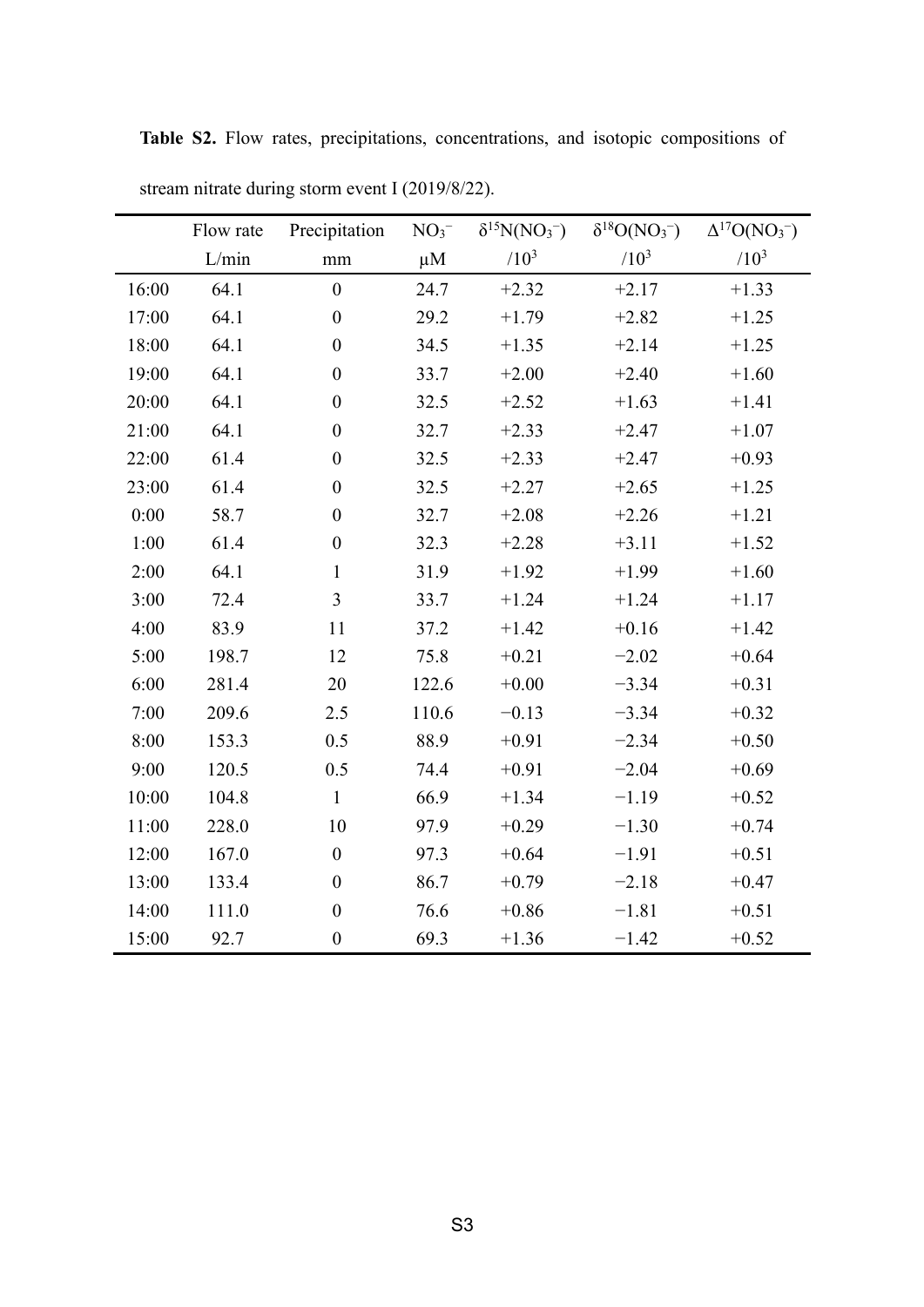|       | Flow rate | Precipitation    | $NO3-$  | $\delta^{15}N(NO_3^-)$ | $\delta^{18}O(NO_3^-)$ | $\Delta^{17}O(NO_3^-)$ |
|-------|-----------|------------------|---------|------------------------|------------------------|------------------------|
|       | L/min     | $\rm mm$         | $\mu$ M | $/10^3$                | $/10^{3}$              | $/10^{3}$              |
| 15:00 | 22.4      | $\mathbf{0}$     | 28.7    | $+1.61$                | $+2.18$                | $+1.35$                |
| 16:00 | 18.3      | 0.5              | 34.9    | $+1.26$                | $+1.51$                | $+1.24$                |
| 17:00 | 29.0      | $\overline{2}$   | 35.4    | $+2.96$                | $+2.85$                | $+1.07$                |
| 18:00 | 45.7      | 8.5              | 44.4    | $+1.38$                | $+0.34$                | $+0.88$                |
| 19:00 | 48.2      | 6                | 51.2    | $+2.40$                | $+0.25$                | $+0.87$                |
| 20:00 | 58.7      | 7.5              | 59.0    | $+0.51$                | $-0.31$                | $+0.68$                |
| 21:00 | 69.6      | $\tau$           | 70.5    | $+0.95$                | $-1.35$                | $+0.47$                |
| 22:00 | 95.7      | 6                | 88.6    | $-0.06$                | $-1.88$                | $+0.42$                |
| 23:00 | 104.8     | 4.5              |         |                        |                        |                        |
| 0:00  | 107.9     | 4.5              | 127.2   | $-0.43$                | $-2.42$                | $+0.49$                |
| 1:00  | 95.7      | 5.5              | 128.9   | $+0.07$                | $-1.93$                | $+0.26$                |
| 2:00  | 83.9      | $\overline{2}$   | 134.1   | $-0.22$                | $-2.56$                | $+0.35$                |
| 3:00  | 69.6      | 0.5              | 129.0   | $-0.10$                | $-2.05$                | $+0.41$                |
| 4:00  | 61.4      | $\boldsymbol{0}$ | 124.1   | $-0.08$                | $-1.85$                | $+0.35$                |
| 5:00  | 58.7      | $\boldsymbol{0}$ | 117.4   | $+0.61$                | $-1.08$                | $+0.38$                |
| 6:00  | 50.8      | $\boldsymbol{0}$ | 110.9   | $+0.35$                | $-1.96$                | $+0.29$                |
| 7:00  | 50.8      | $\mathbf{1}$     | 104.7   | $+0.28$                | $-2.05$                | $+0.54$                |
| 8:00  | 45.7      | 0.5              | 100.1   | $+0.43$                | $-1.66$                | $+0.59$                |
| 9:00  | 40.7      | 0.5              | 94.9    | $-0.50$                | $-1.30$                | $+0.60$                |
| 10:00 | 43.2      | $\boldsymbol{0}$ | 90.7    | $+0.25$                | $-1.68$                | $+0.60$                |
| 11:00 | 45.7      | $\boldsymbol{0}$ | 86.9    | $+0.67$                | $-0.80$                | $+0.73$                |
| 12:00 | 40.7      | $\boldsymbol{0}$ | 82.8    | $+0.77$                | $-0.69$                | $+0.76$                |
| 13:00 | 40.7      | $\boldsymbol{0}$ | 79.8    | $+0.62$                | $-0.62$                | $+0.79$                |
| 14:00 | 38.3      | $\boldsymbol{0}$ | 75.4    | $+0.54$                | $-1.09$                | $+0.93$                |

**Table S3.** Flow rates, precipitations, concentrations, and isotopic compositions of stream nitrate during storm event II (2019/10/12).

– No sample